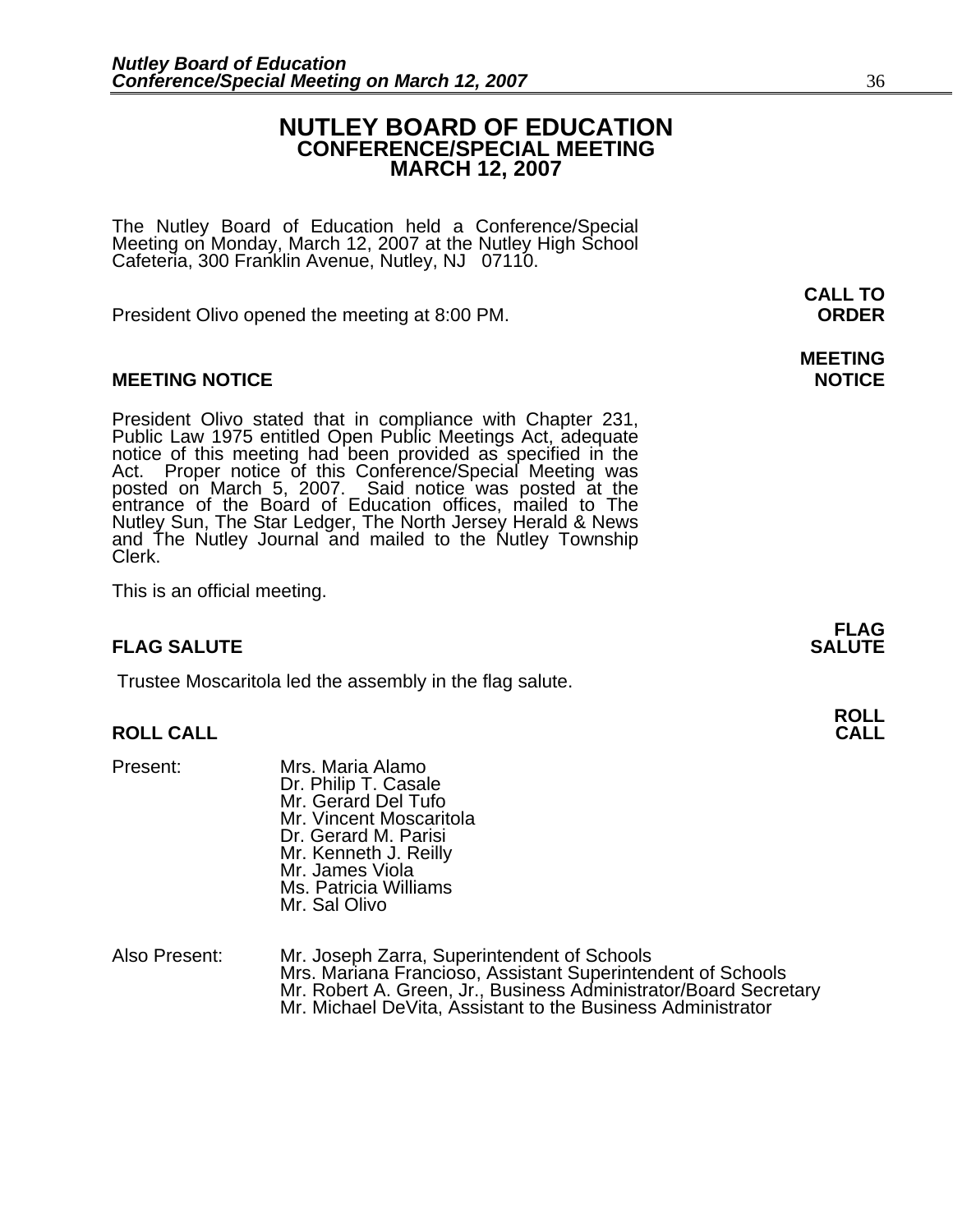### **PRESENTATION FROM DOWLING FOOD SERVICE**

Robert Green introduced Norman Horn and Joanne Heres to provide information concerning nutrition of the food service program. After a brief presentation time was allowed for comments and questions from the Board.

The subject of comments and questions were based on the menu and financial status.

### **COMMITTEE REPORTS REPORTS**

Trustee Del Tufo - Facilities/Construction

Trustee Del Tufo - Negotiations on behalf of Trustee Viola

Trustee Alamo - Academic Report

Trustee Williams - School Uniform Report

### **BUDGET 2007-2008**

The following budget items were explained as a budget presentation to the full board by Mr. Green:

-Tax Levy Cap Calculation -2007-2008 Budget Reductions Worksheet -Advertised Revenues -Detailed Appropriations -Budget Cost Analysis Worksheet -Summary of New Positions -List of Technology Items for the Separate Proposal<br>-2007-2008 Budgeted Capital Projects<br>-Tax Rate Information

Time was allowed for comments and questions from the Board. The subject of comments and questions were as follows, but not limited to, surplus and surplus calculations, new staff, retirements, technology pertaining to the separate proposal, capital projects, tax levy and the tax impact, capital reserve increases, C.A.T. curriculum, Extended Day Program, the new Gifted and Talented Program, new positions and budget reductions.

President Olivo requested attendance records for the C.A.T. program.

Trustee Reilly asked for information concerning the following: retirements, Extended Day Program financial information, credit of painting for the Franklin Middle School façade from Chanree Construction.

# **COMMITTEE**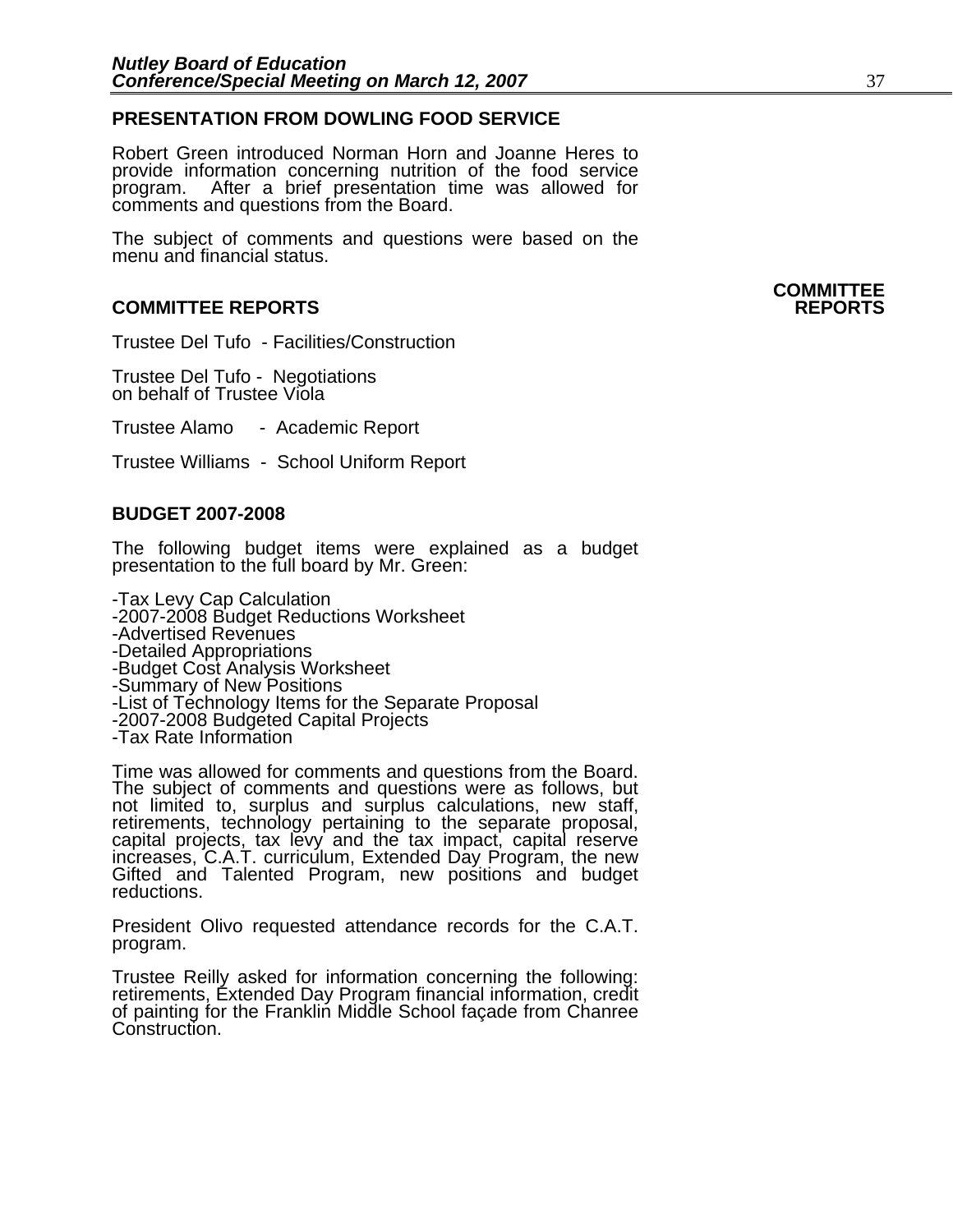# **HEARING OF CITIZENS (Resolutions Only) OF CITIZENS**

Time was allowed for comments and questions from the Board and Public.

#### **RESOLUTIONS**:

# 1. **APPROVAL OF 2007-2008 TENTATIVE BUDGET**

Trustee Parisi moved, and Trustee Del Tufo seconded, the following resolution. Upon being put to a roll call vote the resolution was unanimously approved.

BE IT RESOLVED that the Board of Education hereby approves a tentative budget for the 2007-08 school year in the amount of:

| <b>General Fund</b><br>Special Revenue Fund<br>Debt Service Fund | \$50,165,493<br>1,265,585<br>1,294,304 |
|------------------------------------------------------------------|----------------------------------------|
| <b>Total Budget</b>                                              | \$52,725,382                           |

Of which the following amount shall be raised by local tax levy:

| <b>General Fund Tax Levy</b> | \$42,055,862 |
|------------------------------|--------------|
| Debt Service Tax Levy        | 1,283,284    |
|                              |              |

Total Tax Levy \$ 43,339,146

and,

BE IT FURTHER RESOLVED that the Secretary be authorized to submit this budget to the County Superintendent for approval, and

BE IT FURTHER RESOLVED that the Board requests approval for an increase in health care costs adjustment to the base tax levy for the FY 2007-08 school year to provide additional tax levy of \$373,394, and

BE IT FURTHER RESOLVED that the Secretary be authorized to publish the 2007-08 budget in The Nutley Sun.

### 2. **APPROVAL OF SEPARATE QUESTION PROPOSAL TO VOTERS**

Trustee Parisi moved, and Trustee Viola seconded, the following resolution. Upon being put to a roll call vote the resolution was unanimously approved.

BE IT RESOLVED by the Board of Education of the Township of Nutley to approve a separate question to be presented to the voters as follows: